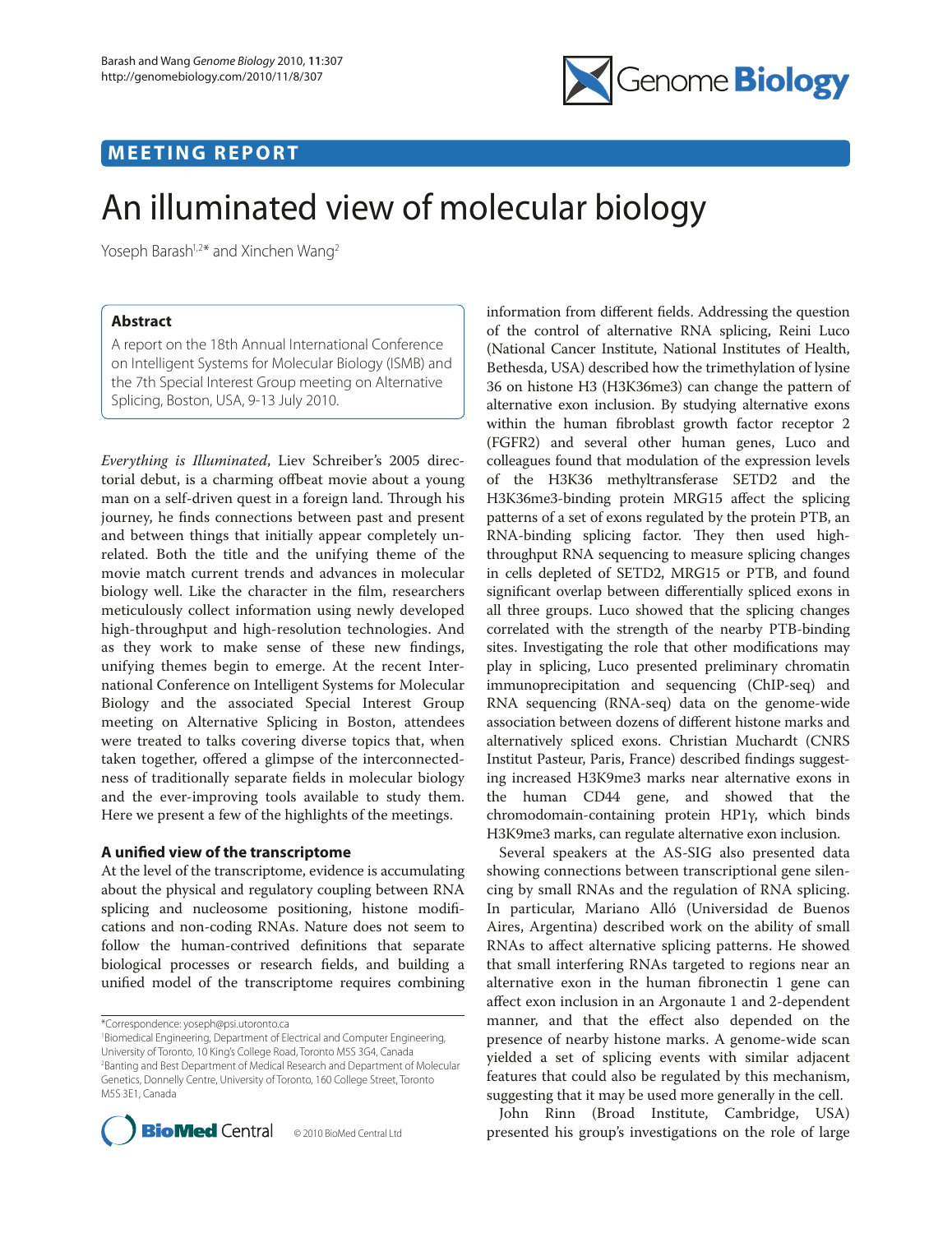intergenic non-coding RNAs (lincRNAs). A genomewide screen in mouse identifying potentially non-coding loci enriched with transcriptionally active histone modifications led to the discovery of several new lincRNAs. Using a guilt-by-association technique to ascribe potential functions, Rinn and colleagues focused on a lincRNA upstream of the p21 gene that was induced by p53, was necessary for apoptosis, and could act as a global repressor of gene expression. In regard to the regulatory mechanism, this lincRNA was found to be bound to a highly conserved region in a specific heterogeneous nuclear ribonucleoprotein.

In a highlight talk, Christopher Burge (Massachusetts Institute of Technology, Cambridge, USA) set a target for the alternative splicing field to further develop computational tools that can combine data from high-resolution, high-throughput technologies to build predictive models for the transcriptome, and he described new technological advances that will facilitate these predictive models. Earlier, at the AS-SIG, YB presented work by the authors of this report on the tissue-regulated splicing code, which was mentioned by Burge during his talk. He focused on a new technology currently being developed in his lab that uses Illumina high-throughput sequencing technology to quantitatively assess the DNA-binding affinity of transcription factors. Burge discussed current efforts to extend this approach for RNA-binding proteins and illustrated its usefulness by describing insights gained into the binding affinity of the yeast transcription factor GCN4.

#### **Making sense of high-throughput data**

As experiments using the new high-throughput technologies generate data at an increasingly rapid rate, computational biologists are developing algorithms that can accurately extract information from these data. Specifically, the analysis of sequencing data still poses many challenges. Xiaoyu Chen (University of Washington, Seattle, USA) described a dynamic Bayesian network model aimed at identifying transcription-factor-binding sites in yeast DNA from genomic footprinting experiments involving DNase I digestion of chromatin followed by high-throughput sequencing. Jared Simpson (Wellcome Trust Sanger Institute, Hinxton, UK) described work to construct a tool that can assemble a genome from short reads and can handle genomes up to several gigabases in size, such as that of human. Unlike current commonly used algorithms that utilize de Bruijn graphs, the new method efficiently constructs a string graph from a set of reads, an approach particularly well suited for the assembly of mixed-length read data. Simpson described hurdles still to be overcome in constructing a genome assembler, such as the need to accommodate for possible sequencing errors in the short reads.

Many high-throughput technologies produce data that are difficult to interpret directly with the human eye. Consequently, another area that received much attention was the visualization of biological datasets. Gary Bader (University of Toronto, Ontario, Canada) presented new plug-ins for the Cytoscape software commonly used for visualizing molecular interaction networks that will help perform enrichment analysis of sets of nodes in large networks. Lincoln Stein (Ontario Institute for Cancer Research, Toronto, Canada) presented new features of Reactome, a manually curated database for biological pathways, with a web interface that lets users perform queries and searches. He also described a Reactome standalone plug-in for Cytoscape that enables users to integrate and visualize Reactome data with data from other sources.

#### **There's plenty of room at the bottom**

The study of molecular biology at increasingly fine resolution was another popular theme. Jonathan Widom (Northwestern University, Evanston, USA) described the confirmation of previous studies of nucleosome-binding preferences and locations in yeast, but with new data at single-nucleotide resolution. Eran Segal (Weizmann Institute, Rehovot, Israel) described an experimental setup to investigate, at much higher resolution than before, the regulatory effect of poly(A) tracts near transcription factor binding sites in yeast promoter regions. Revisiting a model suggested by Iyer and Struhl in 1995, in which poly(A) tracts serve to deplete promoters of repressive nucleosomes, Segal and his colleagues can now quantify the effect on gene expression of parameters such as the poly(A) tract length, the proportion of adenine nucleotides, and the distance from the transcription factor binding sites. They showed that there is a trade-off between the length of the poly(A) tract and the proportion of adenine nucleotides in it, and that the influence of the tract falls steadily with distance from the transcription factor binding site, until a distance of 200 bases, where a local peak is reached. The location of the peak determined experimentally in this way does not, however, match well with current computational models. An interesting question still to be answered is whether poly(A) tract boundaries serve to fine-tune the expression levels of adjacent genes.

Jean Beggs (University of Edinburgh, UK) described the use of RiboSys reporters to enable her group to monitor cell number, DNA yield, RNA yield, reverse transcription efficiency, quantitative PCR efficiency and RNA copy number per cell (using single-molecule FISH) in yeast at 30-second intervals. Using this system, she and her colleagues identified a 30-second pause in the progress of the RNA polymerase II (Pol II) complex when splicing is occurring in yeast RNAs. They have also identified what